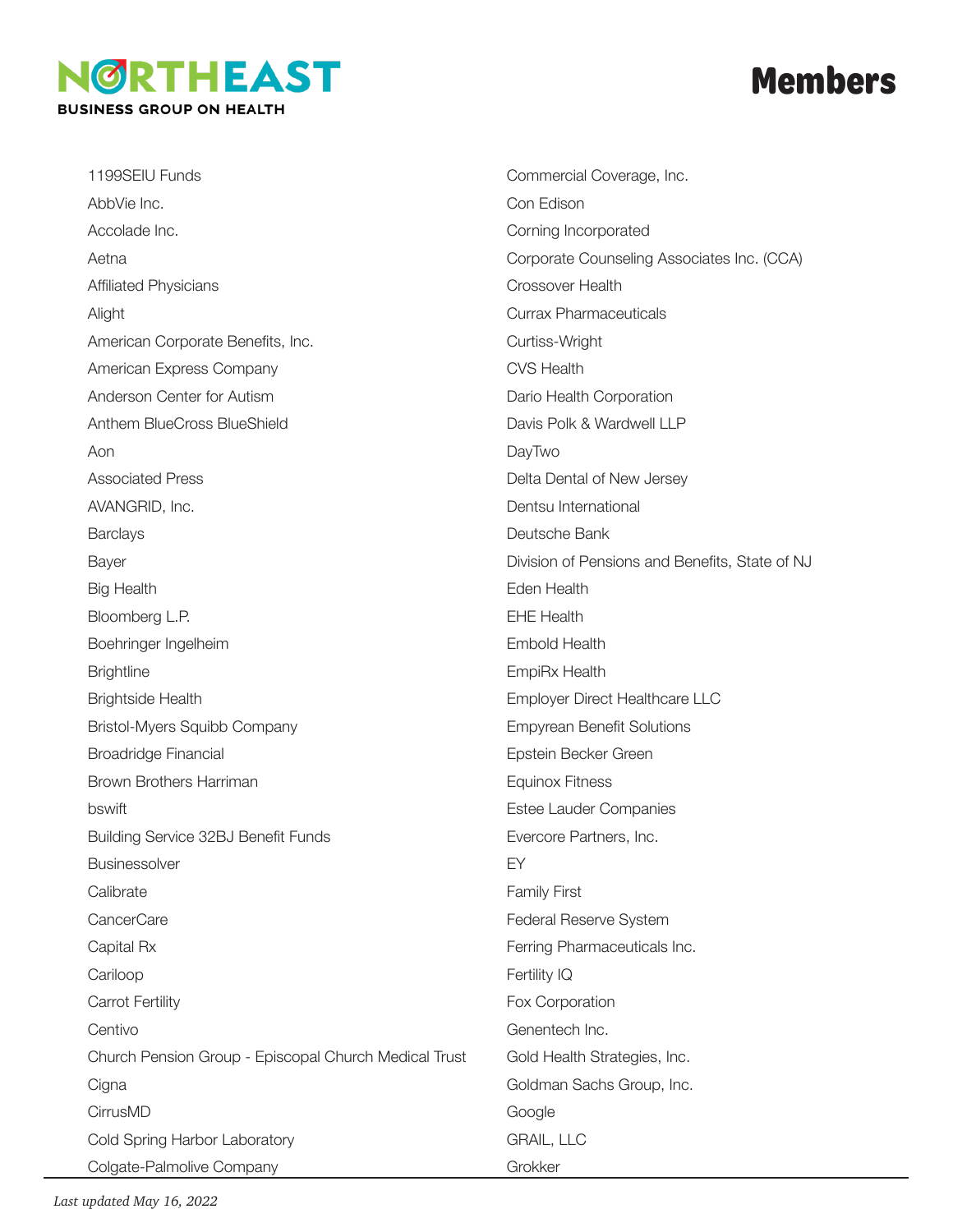H&D Physical Therapy Headspace Health **HealthPass** Hearst Hello Heart Heron Therapeutics Hinge Health Hospital for Special Surgery Included Health IPRO Johnson & Johnson JPMorgan Chase & Company Kaiser Permanente Kindbody KKR Koa Health Lilly USA Local 99 Health & Welfare Fund Lockton Companies London Stock Exchange Group Lyra Health Mars, Inc. Marsh & McLennan Companies, Inc. Mass General Brigham **Mastercard** Maven Clinic Medtronic Memorial Sloan Kettering Cancer Center Mercer Health & Benefits Merck & Company, Inc. MetLife Milliman USA, Inc. Moderna Montefiore Medical Center Morgan Stanley Mount Sinai Health System MSCI Inc. National Grid **NBA** New York City Office of Labor Relations

News Corp Newtopia Inc. Nixon Peabody LLP NJM Insurance Group Northwell Health Novo Nordisk Nox Health NYU Langone Health Ochsner Health Omada Health Onsite Dental Otsuka Pharmaceutical Parsley Health Pear Therapeutics (US), Inc. PepsiCo Pfizer Pharmacosmos Therapeutics **PinnacleCare** Pitney Bowes Princeton University Progyny Prudential PVH Corp. PwC Quantum Health Quest Diagnostics Quit Genius **Quizzify** Radish Health Ralph Lauren Regional Cancer Care Associates **Rightway** Robert Wood Johnson Foundation RWJBarnabas Health Rx Savings Solutions Sage Therapeutics Sanofi US Silverman Building Skadden, Arps, Slate, Meagher & Flom LLP Spring Health